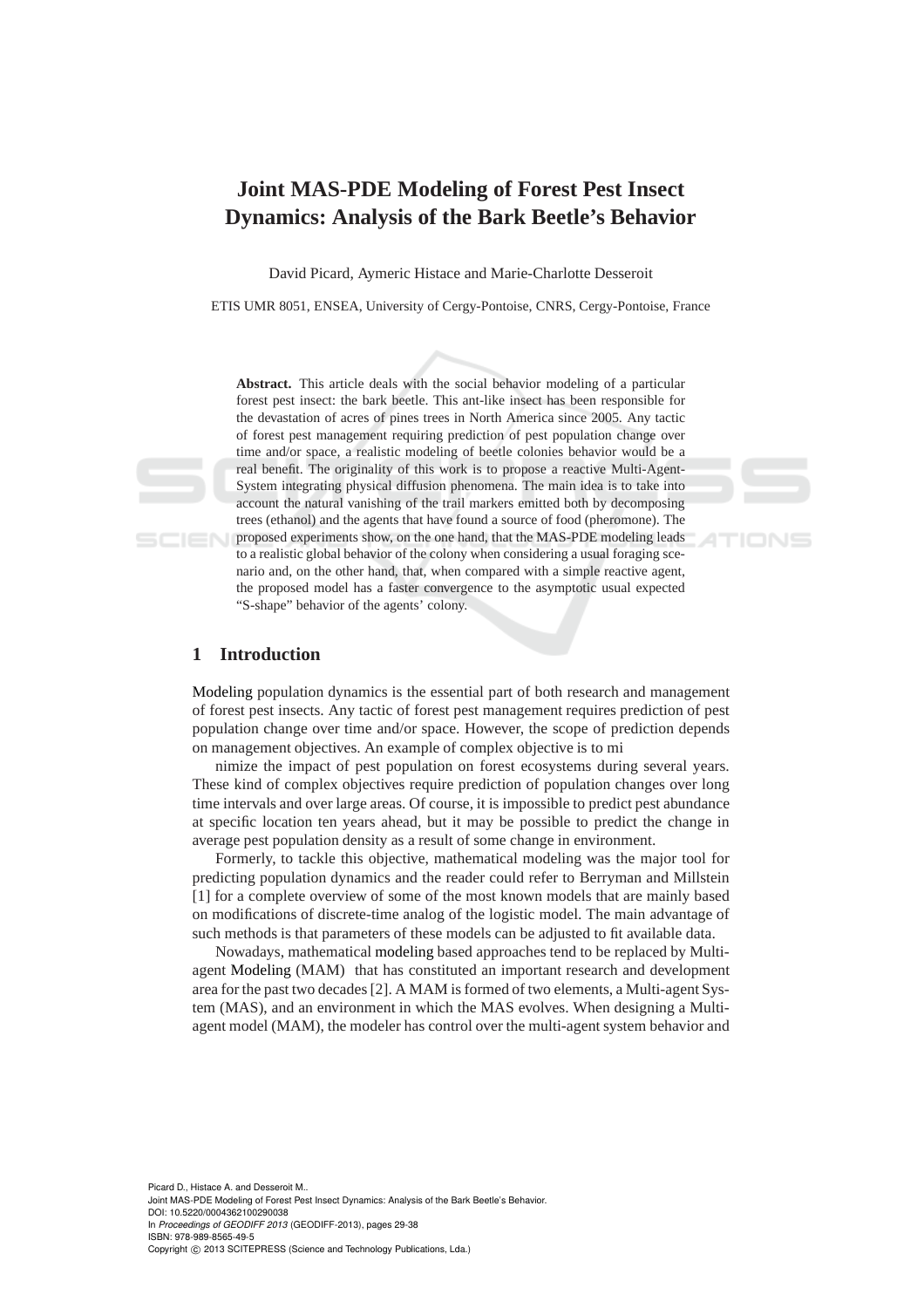development and the environment. The latter is especially important in evolutionary models as it determines the direction of the adaptation.

Fundamentally, a MAS is a system composed of multiple interacting agents within an environment. The most simple MAS, called "reactive MAS" [3], assumes the behavior of the agents can be modeled by a simple state machine (*e.g.* "resting", "foraging", *etc*). These behavioral states often involve the modification of the environment (for instance the deposit of a pheromone) or interacting with other agents. Such agents do not have have any memory capability, nor any decision making process. Thus, the switch from one behavior to another is performed in reaction to some changes of the environment or due to some interactions with other agents. However, the collective behavior of the MAS, emerging from the interactions of the agents with the environment, can often be far more complex than that of the agents alone. Ant colonies are a good starting example for such MAS: Although the local behavior of a single ant does not seem to be controlled centrally, nor any explicit coordination between ants is observable, the superorganism "ant colony" is able to construct complex nest architectures or adapt its distribution of foragers to food sources in an efficient way [4].

Cognitive MAS, based on a cognitive architecture, allows more complex behavior modeling. A cognitive architecture can be defined as the organizational structure of functional processes and knowledge representations that enable the modeling of cognitive phenomena like memory [5]. Nevertheless, such MAS needs to have a very deep knowledge about the individual behavior of each single agent of the colony, which is not always easy to model when too few parametric data are available from the expert (entomologists for instance).

**IONS** 

Considering now the "environment" of the Multiagent Model [6], the related dynamic is usually considered as a static phenomenon. It means that a food source will only be modified (location, quantity) by the interacting agents of the MAS but not by possible underlying external physical phenomena (like diffusion for example). This could be considered as a limitation since the environment has a strong influence onto the global behavior of the agents.

The aim of this article is to propose a MAM based on a simple reactive MAS and the taking into account of evolution physical laws related to the corresponding environment. More precisely, we want to show that by integrating the way the resources and the trail markers could naturally vanish (steered by a diffusive phenomenon parametrically described using the spatio-temporal heat equation), we can obtain a more realistic modeling of the global behavior of the MAS dynamics.

Practically speaking, we focus our attention on the behavior modeling of an social pest insect: the "Bark beetle". Bark beetles are ecologically and economically significant [7] since outbreak species help to renew the forest by killing older trees and other species aid in the decomposition of dead wood. However, several outbreak-prone species are known as notorious pests that can cause tremendous damage to pine tree forests for instance [8]. As a consequence, a better understanding of the social behavior of this beetle would definitely be of some precious help to limit its damage capability.

This article is organized as follows: We first introduce the bark beetle species with a focus on the entomological data. Second, we introduce the proposed MAM that permits to model the social behavior of the bark beetle with a taking into account of the physical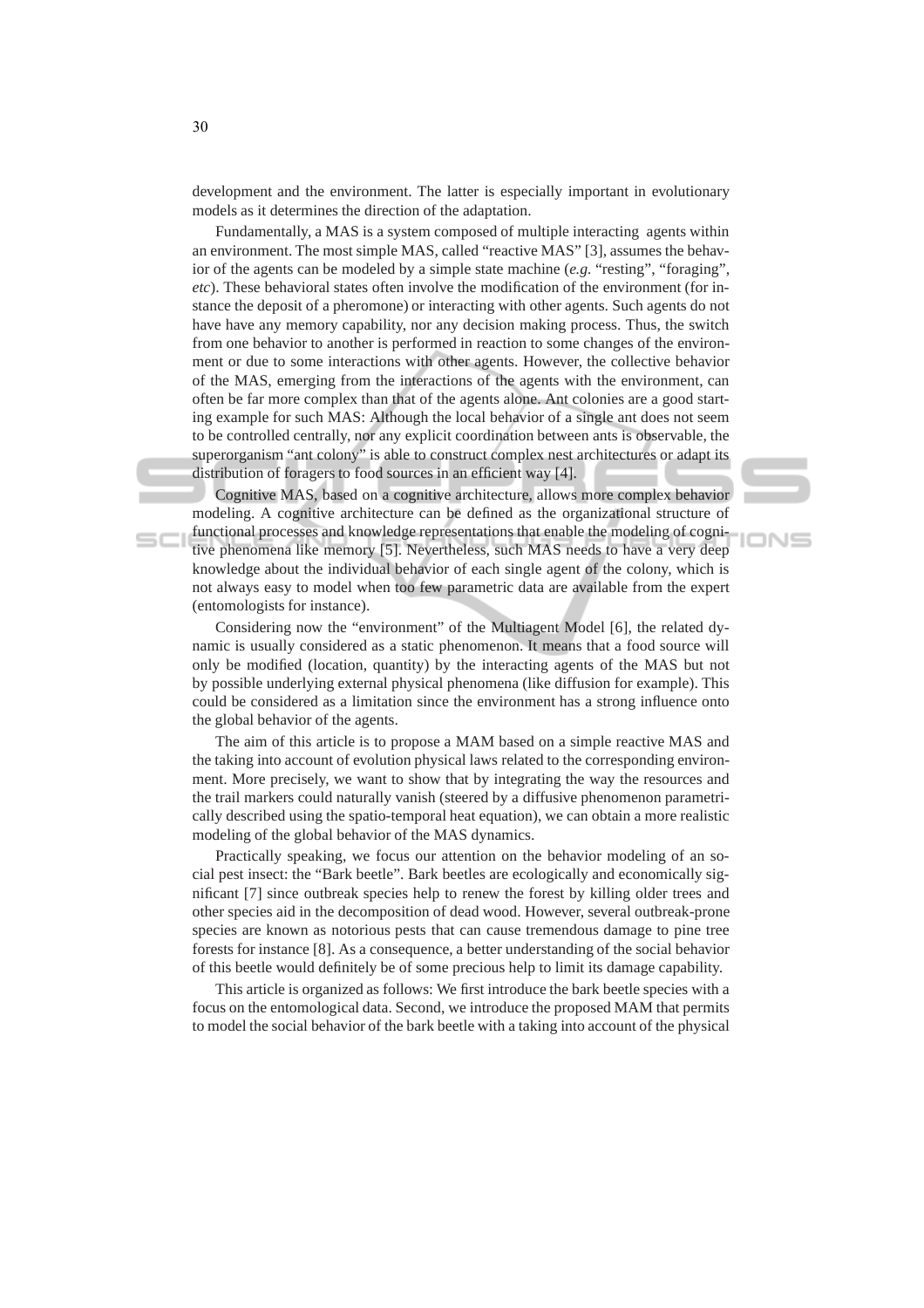law steering the inner evolution of the available resources in a given environment. We then propose an experimental section in which the behavior of the model is shown. Finally, the obtained modeling results are discussed and concluded.

# **2 A Social Pest Insect: The Bark Beetles**

# **2.1 Bark Beetles Description**

Bark beetles are so-named because the best known species reproduce in the inner bark (living and dead phloem tissues) of trees. Some species, such as the mountain pine beetle (Dendroctonus ponderosae), attack and kill live trees. Most, however, live in dead, weakened, or dying hosts. Once beetles find a suitable host tree, they release aggregating pheromones to attract other beetles enabling a "mass attack" that can overwhelm even a healthy tree defenses [7]. Along with releasing pheromones, the attacking beetles introduce a staining fungus that infects and blocks the sapwood further weakening the tree. Aggregating pheromones plus a pathogenic fungus infection help make relatively healthy trees a quick meal for bark beetles.

Most bark beetles look the same to the casual observer. Bark beetles are usually less than 5mm long, shiny brown to black, cylindrical, with hard wing covers. Basically, they look like everyday beetles, only smaller (see Fig. 1(a) for illustration). Beetles spend almost their entire life beneath tree bark. After mating, an "egg gallery" is excavated by the female beetle, sometimes with help from a male friend. Eggs, laid along the sides of the gallery, hatch within a few weeks. The larvae feed on the nutritious inner bark of the tree, pupate, and then emerge as an adult. The adult beetle only spends a few days outside the bark flying to relocate to a new host.





(a) A typical bark beetle (b) Colony galleries on a dead tree

**Fig. 1.**

Bark beetles excavate egg galleries like tiny tunnels in the live inner bark (Fig. 1(b)). Engraver beetles score the sapwood, too. Larvae excavate "larval mines". Bark beetle galleries weaken the host tree and eventually kill it by girdling. Water and nutrient transport in the live inner bark and in the outer edge of the sapwood are effectively disrupted.

אר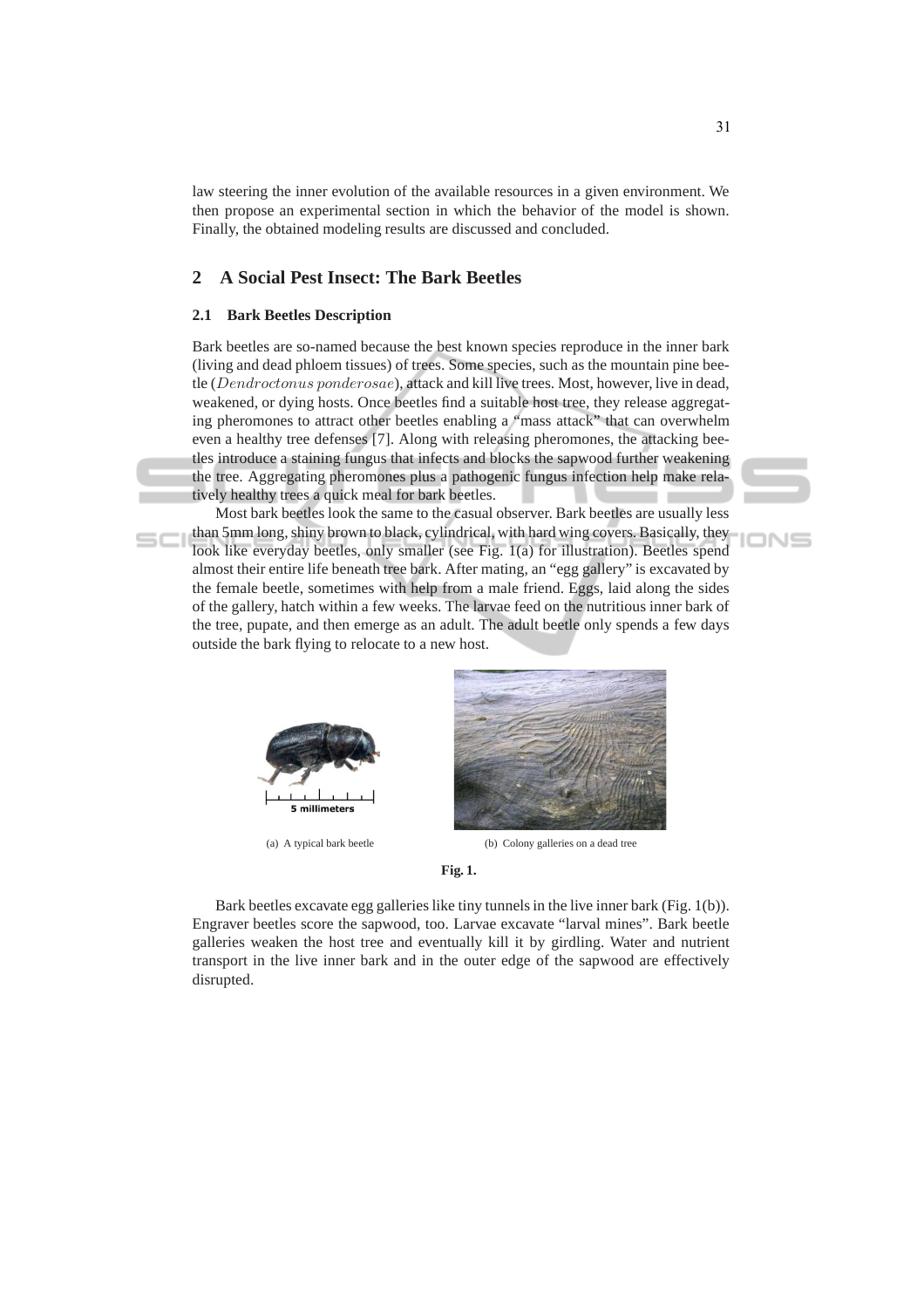### **2.2 Ecological Role**

Bark beetles and forests evolved together. In balanced forests, beetles have many beneficial roles. The most important are:

- **–** Beetles "thin" naturally overstocked forests. Beetle-induced thinning is often irregular and patchy contributing to forest diversity. Gaps encourage changes in vegetation and forest structure beneficial to wildlife.
- **–** Beetles help recycle old forests. Beetles introduce wood decay fungi through the bark where adults burrow into trees. Decay fungi help to rapidly decompose wood and hasten nutrient recycling back into the soil.
- **–** Beetle killed trees are a food source important to birds and other insect predators. Snags provide roosting and nesting habitat.

However, due to peculiar warm climatic conditions, some deregulation could appear in the natural balance between forests and bark beetle population growing. As a consequence, massive outbreaks of a specific species of bark beetles (the mountain pine beetles) in western North America in 2005 have killed millions of acres of forest from New Mexico to British Columbia threatening increases in mudslides, forest fires and other adverse effects. A similarly aggressive species in Europe is the *spruce* ips typographus. Another tiny bark beetle, the coffee berry borer, Hypothenemus hampei is a major pest on coffee plantations around the world.

# IONS

# **3 Modeling of Bark Beetles Behavior**

In this section we explain the notations used in the paper, along with the physical quantities we model.

### **3.1 Hypotheses and Notations**

Bark beetles are social insects and consequently, the global behavior of a nest can be modeled by a simple reactive MAS based on simple interaction among the different agents. Three main hypothesis will steer the behavior of each agent : (i) They look for food sources (pine trees for example) ; (ii) Once a food source is detected the agent emit a particular pheromone that will strengthen the related path (the "trail markers"), and (iii) food sources emit on their surroundings an attractor element (trees in decomposition emit ethanol that naturally attract xylophagus insects).

For the experiments, we consider a 2D area of evolution. Each site of this area are located using their cartesian coordinates  $(x, y)$ . The following related notations are used to characterize resources and agents:

32

 $SCI$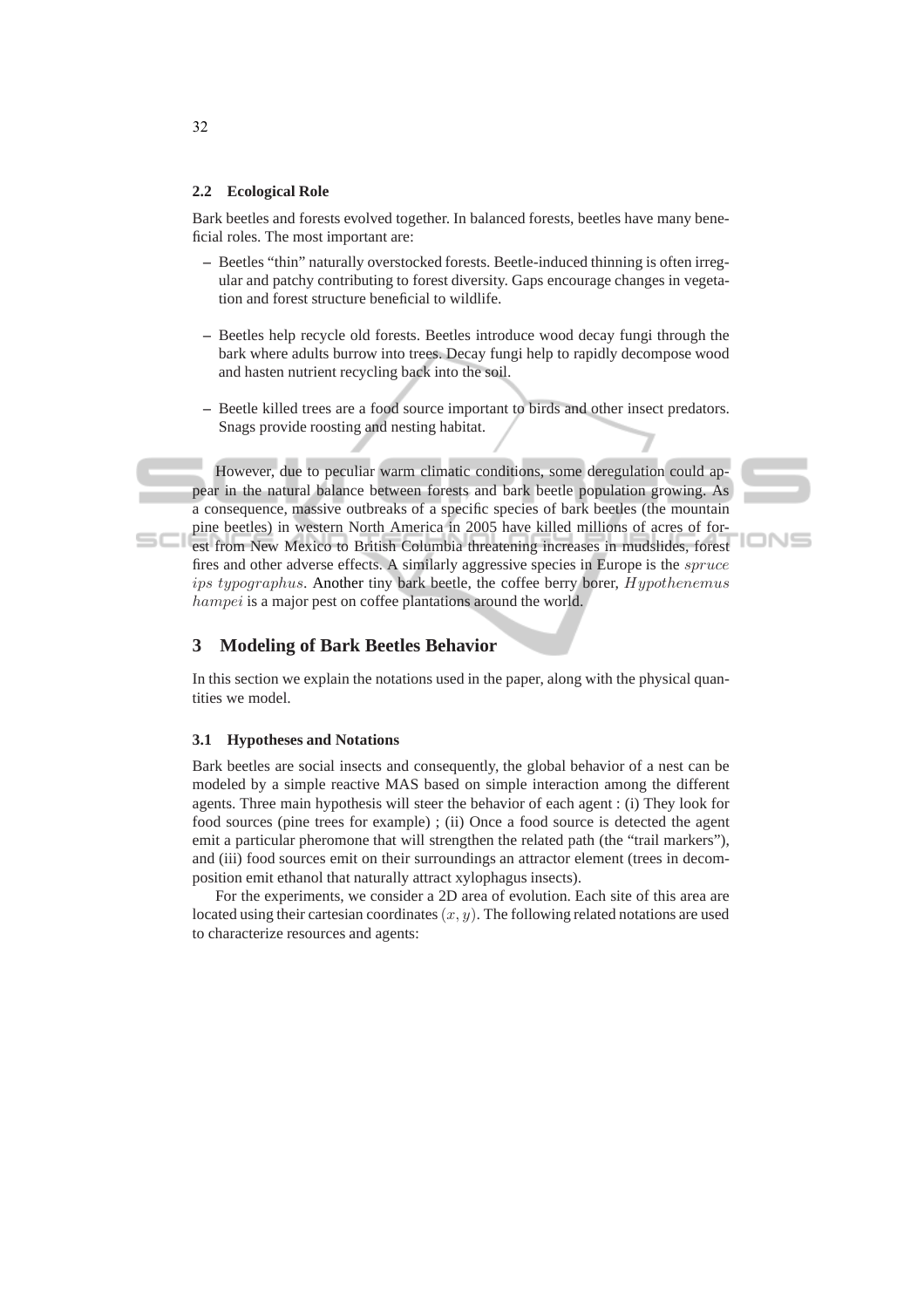### *Resources*

Let  $s(x, y)$  denotes a food source (trees):

- the corresponding evolution law of the available resources is noted  $R_s(t)$ ,
- the corresponding evolution law of the ethanol emission is noted  $E_s(t)$ ,
- and  $E(x, y, t)$  denotes the quantity of ethanol at the coordinates  $(x, y)$  and for a given instant  $t$ .

### *Agents*

Let  $a(x, y)$  denotes an agent at the location  $(x, y)$  of the area

- $n<sub>s</sub>(t)$  denotes the number of agents on a given site s,
- $q_a(t)$ , the probability for a given agent a to quit the colony, at instant t,
- and  $p_a(x, y, t)$  the probability of an agent to move to location  $(x, y)$ , at instant t.

Moreover, agents are mobile only if they are not on a resources site.

# **4 Experiments**

For all the following experiments, we will consider a closed homogenous SMA. Only beetles will interact (no other types of agents) and that the total amount of agents will stay the same (50 agents) all along the different experiments (no phenomenon like "birth" or "death" of agents will be taken into account).

For all experiments, we use the usual logistic law to model the evolution of the resources on a site:

$$
R_s(t+1) = R_s(t) - \alpha n_s(t) \tag{1}
$$

with  $\alpha$  a given value representing the mean consumption rate of an agent between two iterations of the evolving process. This non-linear choice is motivated by the fact that numbers of agents related to a resource is not a fixed value all along the process.

### **4.1 Agents Departure Modeling**

In this first scenario, only one resource is considered and 50 agents are located on it. We want to test the effect of resources exhaustion on the mobility of the agents. We propose to model the probability of departure of an agent by the ration of available resources at time t:

$$
q_a(t) = 1 - \frac{R_s(t)}{R_s(0)}
$$
 (2)

No emission of ethanol is taken into account (i.e.  $E_s(t) = 0$ ) nor emission of pheromone. Fig. 2.(a) shows the number of agents that turns to a "mobile" state against the number of iterations.

A usual "S-phenomenon" [9] characterizes this evolution law. For a better illustration, Fig.2.(b) shows the smoothed evolution law computed as a mean of the phenomenon on 50 realizations. This first experiment shows the viability of our model considering simple conditions of evolution. Let us know enrich the model.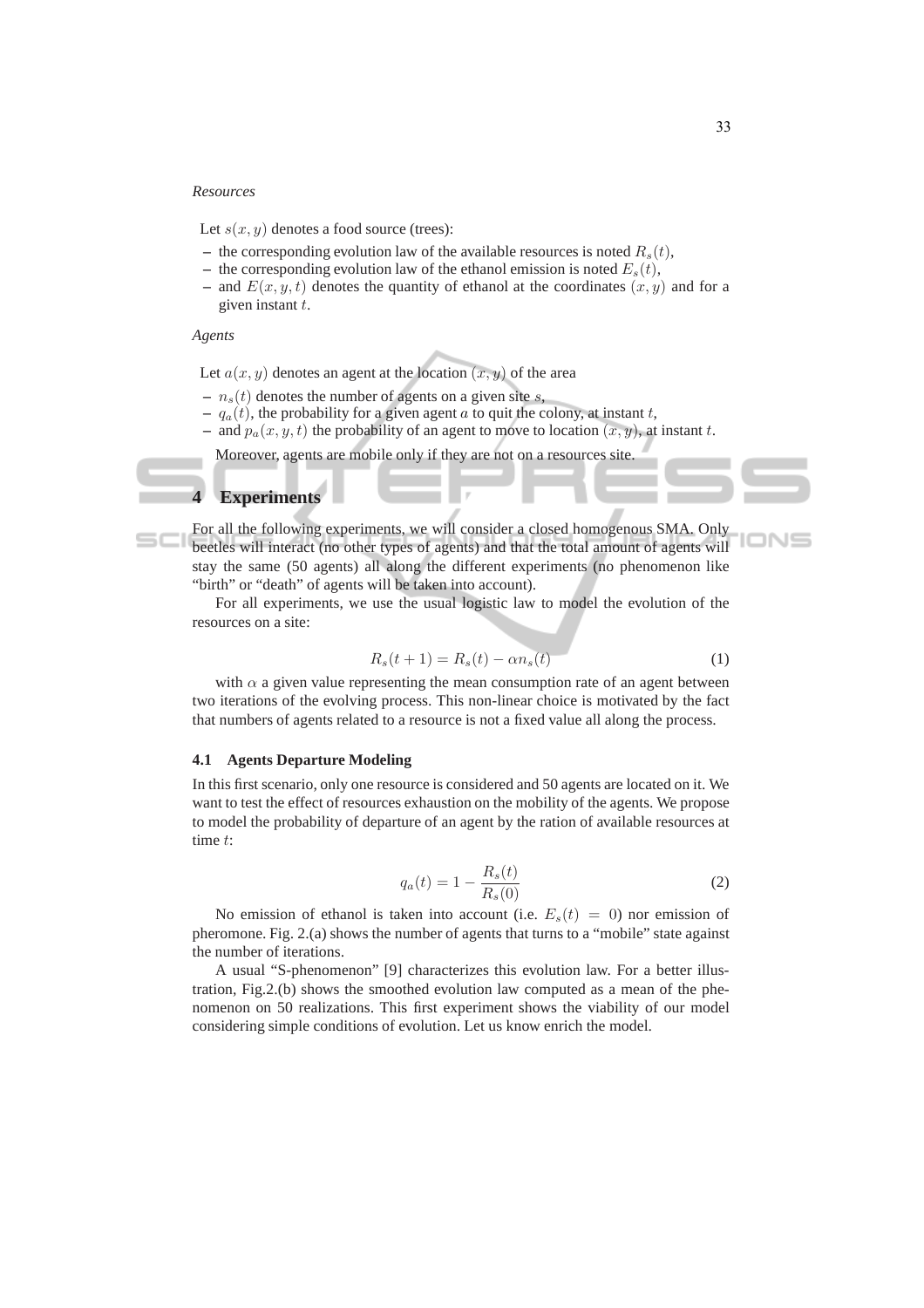

**Fig. 2.** Illustration of the "S-phenomenon" related to the number of "mobile" agents function of the iteration number of the process for a unique resource site where all agents (50) are located at  $t = 0$ : (a) for one realization of the experiment, (b) averaging on 50 realizations of the experiments.

### **4.2 Resource Attraction and Aggregating Behavior Modeling**

We now want to model the resources attraction phenomenon and the aggregating behavior of the agents. We consider the agents are randomly located all over the area of evolution and that ethanol and pheromones are emitted respectively by the resource sites and the agents which have found a resource site. The corresponding emission laws are Gaussian functions such as:

$$
E(x, y, t) = \sum_{s} E_s(t) e^{-\gamma [(x - x_s)^2 + (y - y_s)^2]}, \qquad (3)
$$

INS

for ethanol emission ( $E_s(t) = \mu R_s(t)$ ,  $\mu$  being a positive value lesser than one), and

$$
Ph(x, y, t) = \sum_{s} Ph_s(t)e^{-\gamma[(x-x_s)^2 + (y-y_s)^2]},
$$
\n(4)

for pheromone emission ( $Ph<sub>s</sub>(t) = vn<sub>s</sub>(t)$ ,  $\nu$  being a positive value lesser than one).

We propose to model the probability of movement by the quantity of attracting markers in the neighborhood of the agents. Let us define the quantity of attracting markers  $A(x, y, t)$  as a coupling between ethanol and pheromones at location  $(x, y)$  and time t:

$$
A(x, y, t) = \eta P h(x, y, t) + (1 - \eta) E(x, y, t) , \qquad (5)
$$

with  $0 \leq \eta \leq 1$  being the coupling term. The probability to move to location  $(x^*, y^*)$  for agent *a* is then:

$$
p_a(x^*, y^*) = \frac{A(x^*, y^*, t)}{\sum_{(x,y)\in N(a)} A(x, y, t)},
$$
\n(6)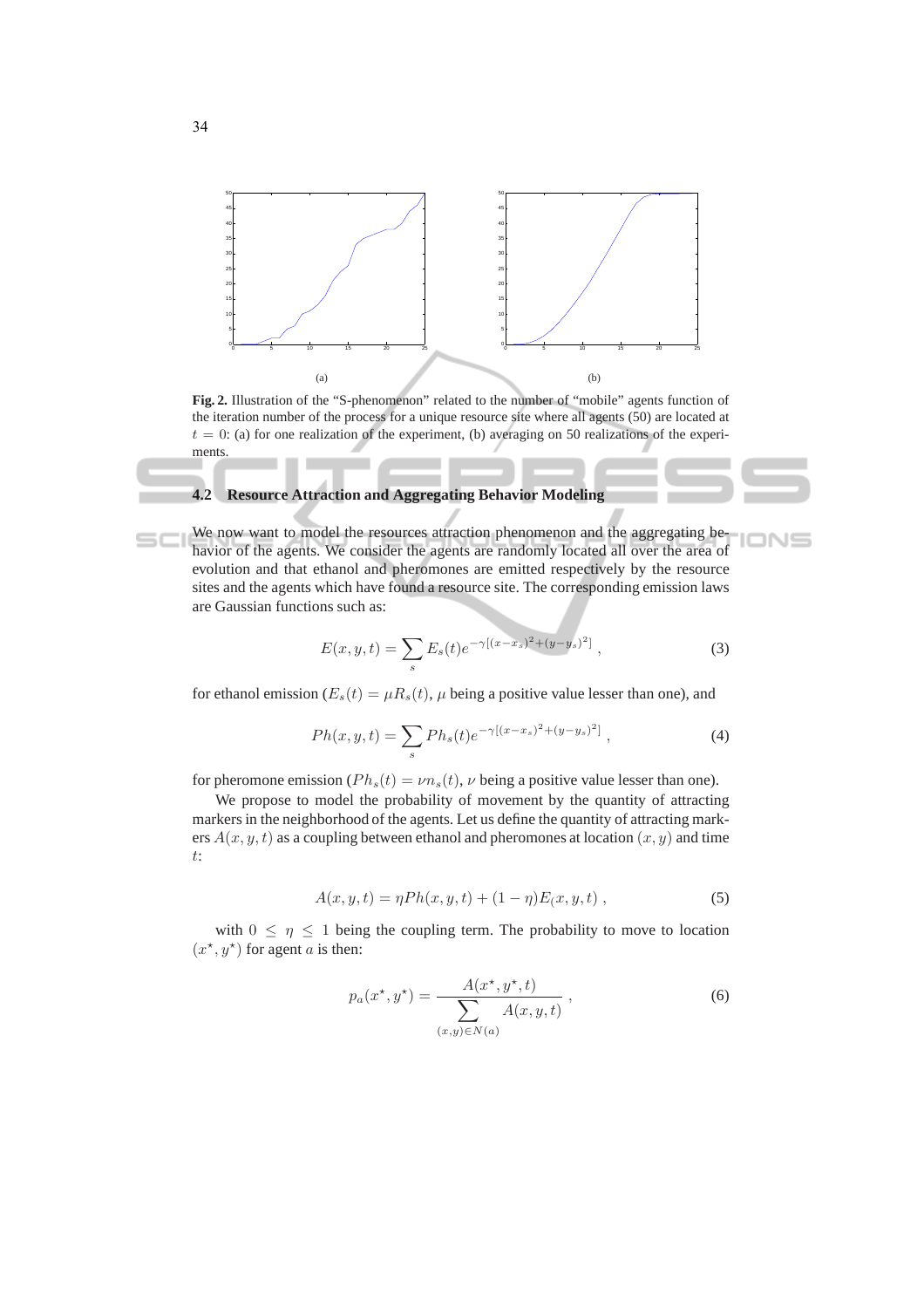

**Fig. 3.** Illustration of Experiment 2: 50 agents are randomly dispatched all over the evolution area (red stars) where a unique source of food is present. Evolution of the agents' position is shown for (a) iteration 0 of the process, (b) iteration 20, (c) iteration 60, (d) iteration 100, (e) iteration 140 and finally (f) iteration 180. The dark disk that progressively appears in the center of the area highlights the position of the source of food, the gray level intensity is related to the level of emitted pheromone: the more black, the more pheromone.

with  $N(a)$  being the neighborhood of agent a. In all our experiments, we consider 8connexity neighborhoods. Whenever an agent arrives on a resources site, it stops moving and starts emitting pheromones and consuming resources.

In Fig.3, we show the evolution of agents location as well as the pheromone levels over time for a single run. As we can see, the agents are attracted to the resources site.



**Fig. 4.** (a) Mean distance of the agents to the source of food function of the iteration number of the process with  $\eta = 0.7$ . (b) Amount of agents on the source of food function of the iteration number of the process (averaging on 50 realizations of the experiment)

In Fig. 4, we show (a) the mean distance of the bark beetles to the source of food with  $\eta = 0.7$  (more importance is given to pheromone emission than ethanol emission), and (b) the amount of agents on the source of food over time t.

As we can see on Fig. 4.(a), the proposed model for ethanol and pheromone emission is compatible with a realistic modeling of the behavior of the beetles' colony: for a sufficient number of iterations (approximately 140) all the agents have converged to the source of food. The exponential decreasing of the plot shows a two-step process: in a first fast step, agents which are close from the resource site are attracted by the ethanol emission of decomposing tree. Once they are on the resource site they then begin to emit pheromone, attracting more and more agents. In a second step, due to the decreasing of the resource, there's a deceleration of the process since less and less ethanol is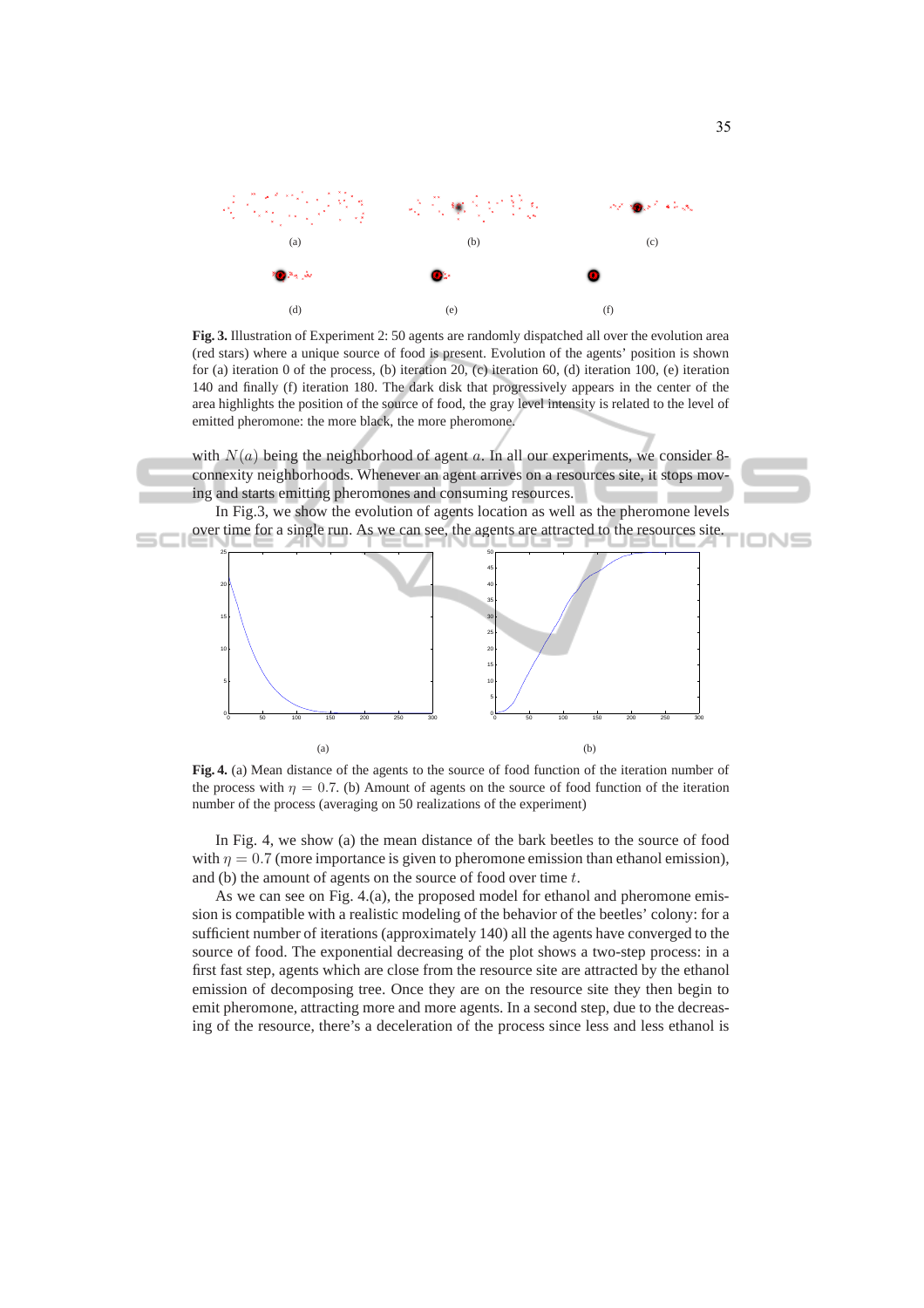emitted. Moreover, Fig. 4 .(b) shows the expected "S-phenomenon" related to that kind of behavior.

Nevertheless, one limitation of this behavioral model is the insufficient taken into account of the underlying physical phenomenon related to pheromone and ethanol emissions. More precisely, if the Gaussian laws of Eqs. (3) and (4) are realistic, they do not integrate any temporal dynamics highlighting for instance a natural diffusion process. And yet, this diffusion scheme will interact with the attraction process by modifying the expected  $p_a$  probability. We now propose to integrate such a diffusive property within the model.

# **5 Joint SMA-PDE Modeling**

We now propose to consider that ethanol and pheromones are naturally dissipated within the atmosphere at each iteration of the evolving process characterizing the colony of beetles. For this, the simple isotropic diffusion process is considered. This physical phenomenon is simple but as so, remains easy to control on the contrary of more complex anisotropic processes. This natural phenomenon is mathematically defined by the usual PDE of Eq. (7) also known as the "heat-equation":

$$
\frac{\partial Ph(x, y, t)}{\partial t} = \Delta Ph(x, y, t) = \frac{\partial^2 Ph(x, y, t)}{\partial x^2} + \frac{\partial^2 Ph(x, y, t)}{\partial y^2}
$$
(7)

with  $\triangle$ , the Laplacian operator. If in Eq. (7), pheromone emission is considered, a similar equation is related to natural diffusion of ethanol. Consequently, for each iteration of the experiment, the initial distributions of pheromone and ethanol of Eqs. (3) and (4) are naturally vanishing. Practically speaking, for each iteration  $t$ , Eqs. (3) and (4) are convolved with a bidimensionnal Gaussian filter with standard deviation  $\sigma$  that controls the speed of the isotropic diffusion. Iteration after iteration, the maximal amplitude of the pheromone emission is decreasing whereas the global spreading is made over a larger surface of the area of simulation.

For the experiments, we set 2 different resources sites. At the beginning, all agents are located on the first site, which has limited resources. On the contrary, the second site has a near infinite quantity of resources. We expect the agents to quickly leave the first site (as in section 4.1), and converge to the second site (as in section 4.2).

Fig. 5 shows the behavior of the beetles for different iteration of the process. As it can be noticed, after a significant lapse of time corresponding to the random research for food, the agents that are near the second site are attracted by the ethanol. Once these agents find the resource site, the emission-diffusion of pheromone makes possible a fast convergence of all agents to the corresponding site.

Fig. 6 shows the average distance of the agents from the initial point  $(x_0, y_0)$ , function of the iteration number of the evolving process. The global behavior of the colony is characterized by a double "S-phenomenon". The first "S" corresponds to the small pool of agents attracted by the ethanol at first, while the second "S" corresponds to the remaining agents attracted by the pheromones. Compared to previous experiments, the phenomenon is slower due to the initial location of the agents. Agents first exhaust the food on their initial location, before they randomly move in the neighborhood. A

SCIEN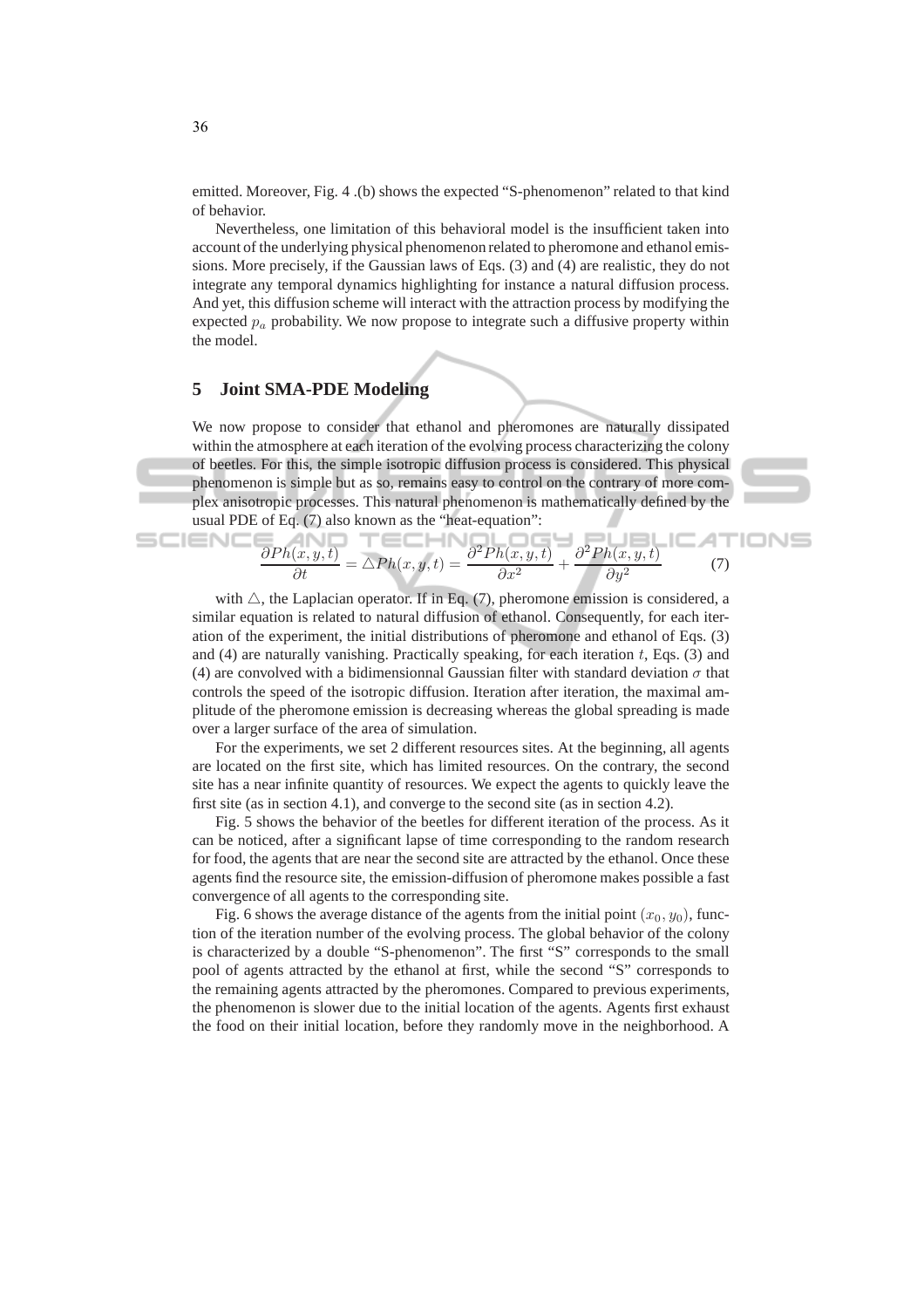

**Fig. 6.** Average distance of the agents from the initial site they were localized at  $t = 0$ , function of the iteration number of the process. Contrary to other experiments, this curve was obtained with only one realization of the evolving process.

necessary significant lapse of time is needed for few agents to find the second source thanks to the ethanol diffusion. Nevertheless, as soon as an agent is located on the new resource site, the emission/diffusion of pheromone produces an acceleration of the convergence when compared with experiment of section 4.2. Moreover, it is important to notice that the "S-shape" of Fig. 6 was obtained with only one realization of the experiment, whereas for Experiment 1 and 2, it was necessary to average the results over 50 realizations to obtain similar results. This shows the benefit of integrating the underlying physical phenomenon that steers the natural evolution of pheromone/ethanol diffusion, once emitted by agents.